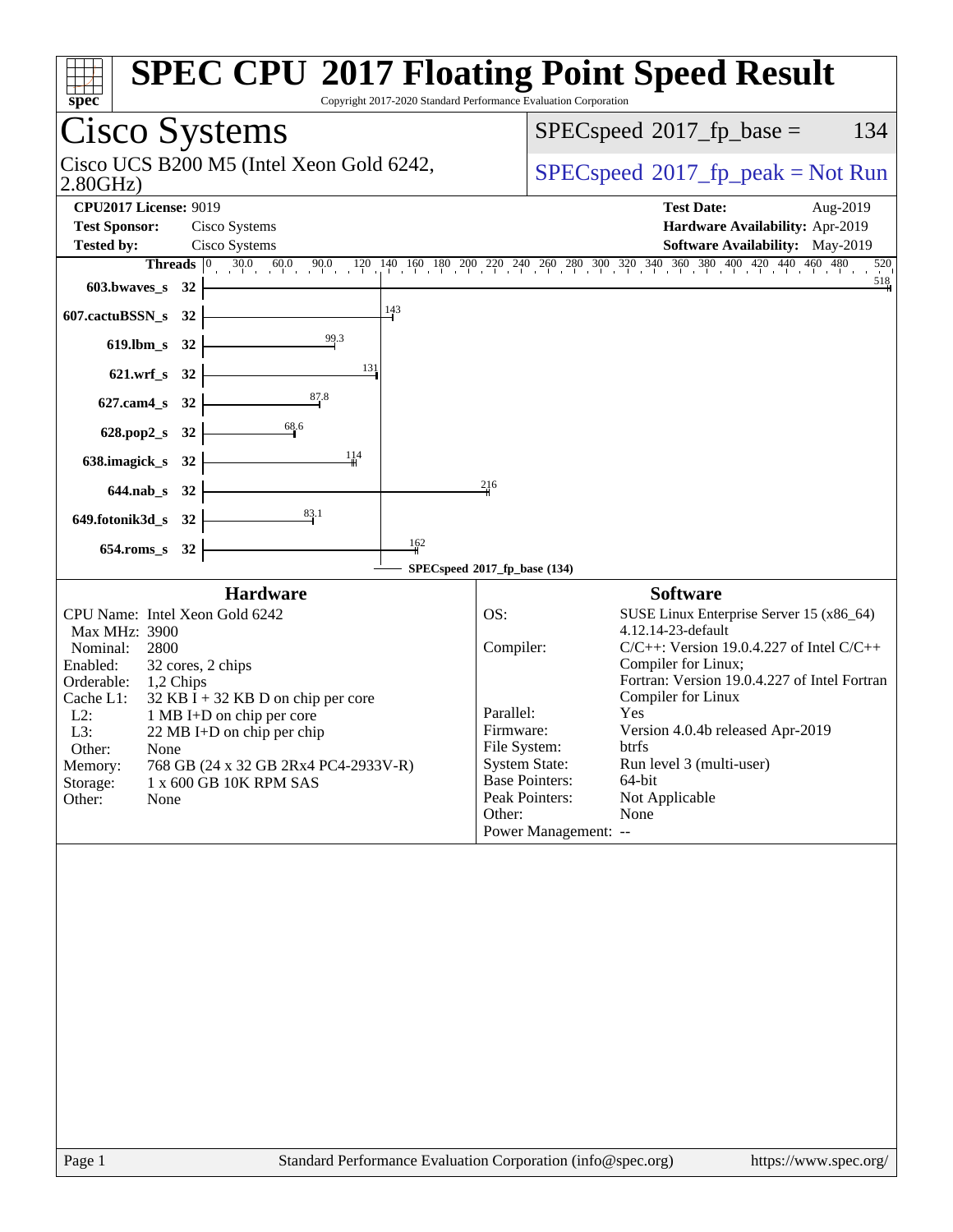

Copyright 2017-2020 Standard Performance Evaluation Corporation

# Cisco Systems

Cisco UCS B200 M5 (Intel Xeon Gold 6242,  $\begin{array}{c|c}\n\text{SPEC speed} \text{?}2017\_fp\_peak = Not Run\n\end{array}$ 

 $SPECspeed^{\circledcirc}2017_fp\_base = 134$  $SPECspeed^{\circledcirc}2017_fp\_base = 134$ 

#### 2.80GHz)

**[CPU2017 License:](http://www.spec.org/auto/cpu2017/Docs/result-fields.html#CPU2017License)** 9019 **[Test Date:](http://www.spec.org/auto/cpu2017/Docs/result-fields.html#TestDate)** Aug-2019 **[Test Sponsor:](http://www.spec.org/auto/cpu2017/Docs/result-fields.html#TestSponsor)** Cisco Systems **[Hardware Availability:](http://www.spec.org/auto/cpu2017/Docs/result-fields.html#HardwareAvailability)** Apr-2019 **[Tested by:](http://www.spec.org/auto/cpu2017/Docs/result-fields.html#Testedby)** Cisco Systems **[Software Availability:](http://www.spec.org/auto/cpu2017/Docs/result-fields.html#SoftwareAvailability)** May-2019

### **[Results Table](http://www.spec.org/auto/cpu2017/Docs/result-fields.html#ResultsTable)**

| <b>Base</b>                       |                |                |                |                |       | <b>Peak</b>    |            |                |                |              |                |              |                |              |
|-----------------------------------|----------------|----------------|----------------|----------------|-------|----------------|------------|----------------|----------------|--------------|----------------|--------------|----------------|--------------|
| <b>Benchmark</b>                  | <b>Threads</b> | <b>Seconds</b> | Ratio          | <b>Seconds</b> | Ratio | <b>Seconds</b> | Ratio      | <b>Threads</b> | <b>Seconds</b> | <b>Ratio</b> | <b>Seconds</b> | <b>Ratio</b> | <b>Seconds</b> | <b>Ratio</b> |
| 603.bwayes_s                      | 32             | 114            | 519            | 114            | 518   | 114            | 516        |                |                |              |                |              |                |              |
| 607.cactuBSSN s                   | 32             | 117            | 143            | 117            | 143   | 117            | 143        |                |                |              |                |              |                |              |
| $619.$ lbm s                      | 32             | 52.7           | 99.4           | 52.9           | 98.9  | 52.7           | 99.3       |                |                |              |                |              |                |              |
| $621.wrf$ s                       | 32             | 101            | <u>131</u>     | 102            | 130   | 101            | 131        |                |                |              |                |              |                |              |
| $627$ .cam4 s                     | 32             | 101            | 87.8           | 101            | 87.5  | 101            | 88.1       |                |                |              |                |              |                |              |
| $628.pop2_s$                      | 32             | 174            | 68.1           | 173            | 68.6  | 171            | 69.3       |                |                |              |                |              |                |              |
| 638.imagick_s                     | 32             | 127            | 114            | 128            | 112   | 125            | 115        |                |                |              |                |              |                |              |
| $644$ .nab s                      | 32             | 81.0           | 216            | 81.6           | 214   | 81.1           | <u>216</u> |                |                |              |                |              |                |              |
| 649.fotonik3d s                   | 32             | 110            | 82.6           | 109            | 83.3  | 110            | 83.1       |                |                |              |                |              |                |              |
| $654$ .roms s                     | 32             | 97.4           | 162            | 97.4           | 162   | 98.4           | 160        |                |                |              |                |              |                |              |
| $SPECspeed*2017_fp\_base =$       |                |                | 134            |                |       |                |            |                |                |              |                |              |                |              |
| $SPECspeed^{\circ}2017$ fp peak = |                |                | <b>Not Run</b> |                |       |                |            |                |                |              |                |              |                |              |

Results appear in the [order in which they were run.](http://www.spec.org/auto/cpu2017/Docs/result-fields.html#RunOrder) Bold underlined text [indicates a median measurement](http://www.spec.org/auto/cpu2017/Docs/result-fields.html#Median).

#### **[Operating System Notes](http://www.spec.org/auto/cpu2017/Docs/result-fields.html#OperatingSystemNotes)**

Stack size set to unlimited using "ulimit -s unlimited"

### **[General Notes](http://www.spec.org/auto/cpu2017/Docs/result-fields.html#GeneralNotes)**

Environment variables set by runcpu before the start of the run: KMP\_AFFINITY = "granularity=fine,compact" LD\_LIBRARY\_PATH = "/home/cpu2017/lib/intel64" OMP\_STACKSIZE = "192M"

 Binaries compiled on a system with 1x Intel Core i9-7900X CPU + 32GB RAM memory using Redhat Enterprise Linux 7.5 Transparent Huge Pages enabled by default Prior to runcpu invocation Filesystem page cache synced and cleared with: sync; echo 3> /proc/sys/vm/drop\_caches NA: The test sponsor attests, as of date of publication, that CVE-2017-5754 (Meltdown) is mitigated in the system as tested and documented. Yes: The test sponsor attests, as of date of publication, that CVE-2017-5753 (Spectre variant 1) is mitigated in the system as tested and documented. Yes: The test sponsor attests, as of date of publication, that CVE-2017-5715 (Spectre variant 2) is mitigated in the system as tested and documented.

### **[Platform Notes](http://www.spec.org/auto/cpu2017/Docs/result-fields.html#PlatformNotes)**

BIOS Settings: Intel HyperThreading Technology set to Disabled CPU performance set to Enterprise

**(Continued on next page)**

Page 2 Standard Performance Evaluation Corporation [\(info@spec.org\)](mailto:info@spec.org) <https://www.spec.org/>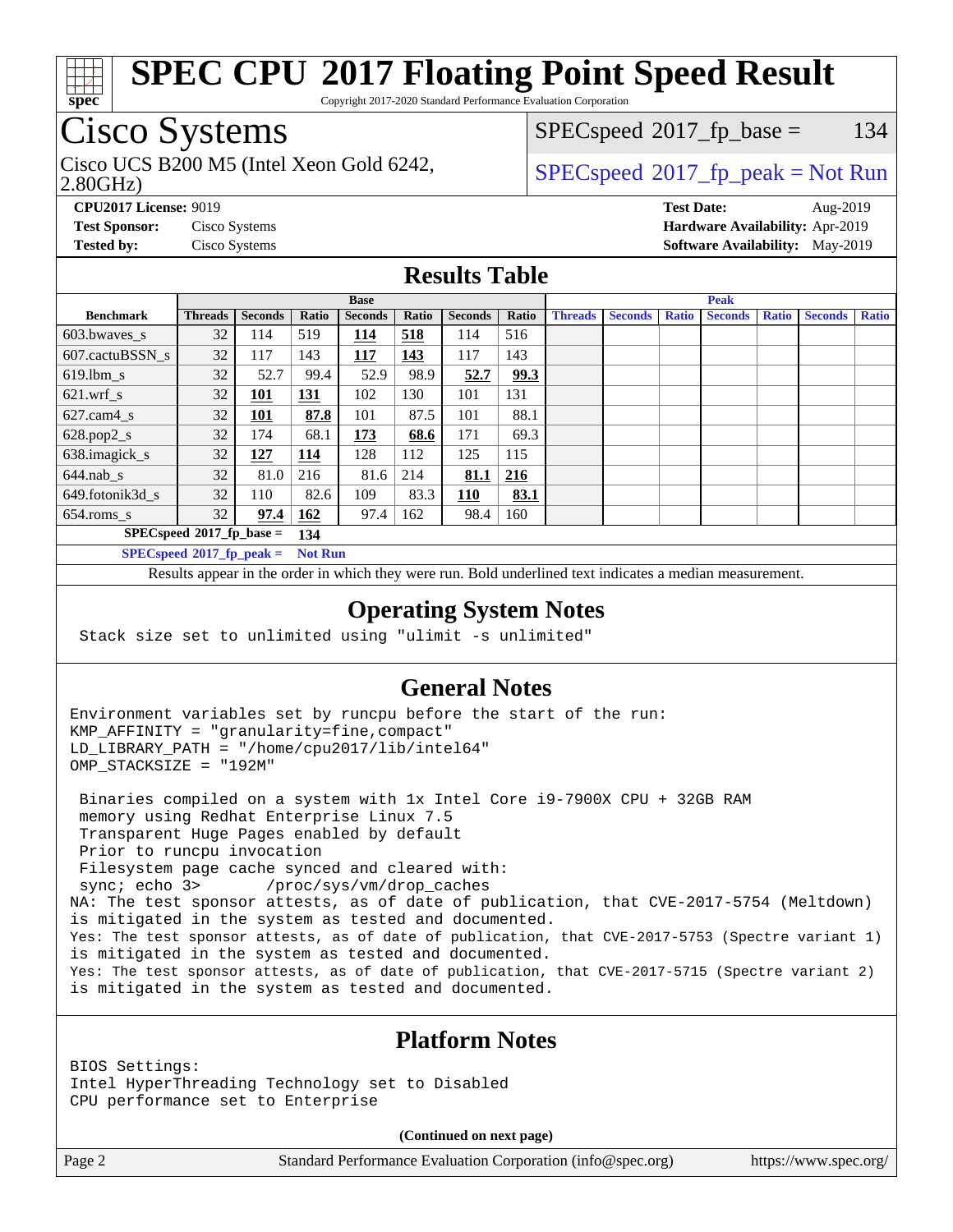

Copyright 2017-2020 Standard Performance Evaluation Corporation

# Cisco Systems

Cisco UCS B200 M5 (Intel Xeon Gold 6242,<br>2.80GHz)

 $SPECspeed^{\circledcirc}2017_fp\_base = 134$  $SPECspeed^{\circledcirc}2017_fp\_base = 134$ 

**[Test Sponsor:](http://www.spec.org/auto/cpu2017/Docs/result-fields.html#TestSponsor)** Cisco Systems **[Hardware Availability:](http://www.spec.org/auto/cpu2017/Docs/result-fields.html#HardwareAvailability)** Apr-2019

 $SPEC speed^{\circ}2017\_fp\_peak = Not Run$ 

**[CPU2017 License:](http://www.spec.org/auto/cpu2017/Docs/result-fields.html#CPU2017License)** 9019 **[Test Date:](http://www.spec.org/auto/cpu2017/Docs/result-fields.html#TestDate)** Aug-2019 **[Tested by:](http://www.spec.org/auto/cpu2017/Docs/result-fields.html#Testedby)** Cisco Systems **[Software Availability:](http://www.spec.org/auto/cpu2017/Docs/result-fields.html#SoftwareAvailability)** May-2019

#### **[Platform Notes \(Continued\)](http://www.spec.org/auto/cpu2017/Docs/result-fields.html#PlatformNotes)**

Page 3 Standard Performance Evaluation Corporation [\(info@spec.org\)](mailto:info@spec.org) <https://www.spec.org/> Power Performance Tuning set to OS Controls SNC set to Disabled IMC Interleaving set to Auto Patrol Scrub set to Disabled Sysinfo program /home/cpu2017/bin/sysinfo Rev: r5797 of 2017-06-14 96c45e4568ad54c135fd618bcc091c0f running on linux-k1c6 Thu Aug 29 04:31:29 2019 SUT (System Under Test) info as seen by some common utilities. For more information on this section, see <https://www.spec.org/cpu2017/Docs/config.html#sysinfo> From /proc/cpuinfo model name : Intel(R) Xeon(R) Gold 6242 CPU @ 2.80GHz 2 "physical id"s (chips) 32 "processors" cores, siblings (Caution: counting these is hw and system dependent. The following excerpts from /proc/cpuinfo might not be reliable. Use with caution.) cpu cores : 16 siblings : 16 physical 0: cores 0 1 2 3 4 5 6 7 8 9 10 11 12 13 14 15 physical 1: cores 0 1 2 3 4 5 6 7 8 9 10 11 12 13 14 15 From lscpu: Architecture: x86\_64 CPU op-mode(s): 32-bit, 64-bit Byte Order: Little Endian  $CPU(s):$  32 On-line CPU(s) list: 0-31 Thread(s) per core: 1 Core(s) per socket: 16 Socket(s): 2 NUMA node(s): 2 Vendor ID: GenuineIntel CPU family: 6 Model: 85 Model name: Intel(R) Xeon(R) Gold 6242 CPU @ 2.80GHz Stepping: 6 CPU MHz: 2800.000 CPU max MHz: 3900.0000 CPU min MHz: 1200.0000 BogoMIPS: 5600.00 Virtualization: VT-x L1d cache: 32K<br>
L1i cache: 32K  $L1i$  cache: L2 cache: 1024K L3 cache: 22528K **(Continued on next page)**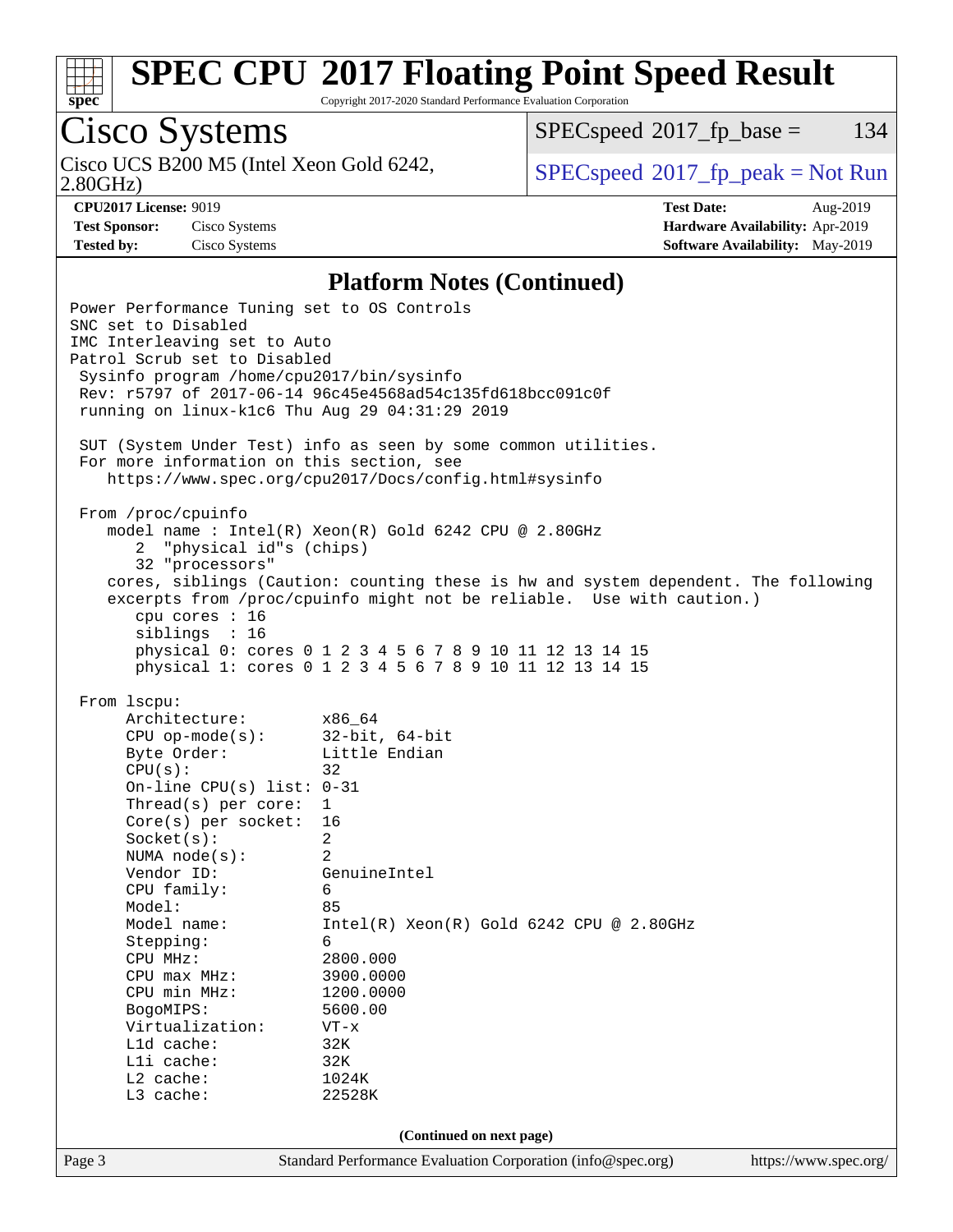

Page 4 Standard Performance Evaluation Corporation [\(info@spec.org\)](mailto:info@spec.org) <https://www.spec.org/>

**(Continued on next page)**

CPE\_NAME="cpe:/o:suse:sles:15"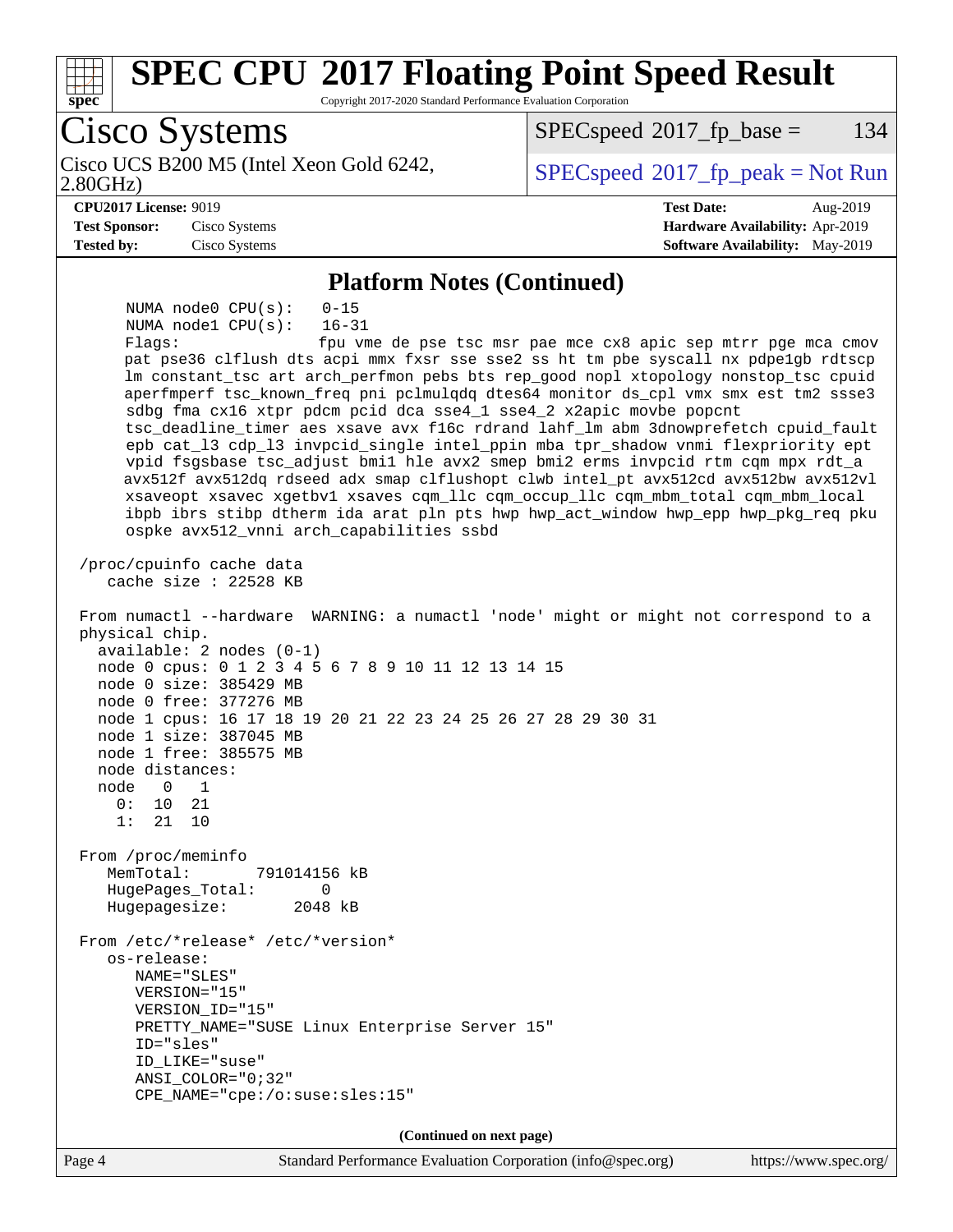

Copyright 2017-2020 Standard Performance Evaluation Corporation

## Cisco Systems

2.80GHz) Cisco UCS B200 M5 (Intel Xeon Gold 6242,  $\begin{array}{c|c}\n\text{SPEC speed} \text{?}2017\_fp\_peak = Not Run\n\end{array}$ 

 $SPECspeed^{\circledcirc}2017_fp\_base = 134$  $SPECspeed^{\circledcirc}2017_fp\_base = 134$ 

**[Tested by:](http://www.spec.org/auto/cpu2017/Docs/result-fields.html#Testedby)** Cisco Systems **[Software Availability:](http://www.spec.org/auto/cpu2017/Docs/result-fields.html#SoftwareAvailability)** May-2019

**[CPU2017 License:](http://www.spec.org/auto/cpu2017/Docs/result-fields.html#CPU2017License)** 9019 **[Test Date:](http://www.spec.org/auto/cpu2017/Docs/result-fields.html#TestDate)** Aug-2019 **[Test Sponsor:](http://www.spec.org/auto/cpu2017/Docs/result-fields.html#TestSponsor)** Cisco Systems **[Hardware Availability:](http://www.spec.org/auto/cpu2017/Docs/result-fields.html#HardwareAvailability)** Apr-2019

#### **[Platform Notes \(Continued\)](http://www.spec.org/auto/cpu2017/Docs/result-fields.html#PlatformNotes)**

uname -a:

 Linux linux-k1c6 4.12.14-23-default #1 SMP Tue May 29 21:04:44 UTC 2018 (cd0437b) x86\_64 x86\_64 x86\_64 GNU/Linux

run-level 3 Aug 28 22:56

 SPEC is set to: /home/cpu2017 Filesystem Type Size Used Avail Use% Mounted on /dev/sdc2 btrfs 557G 22G 535G 4% /home

 Additional information from dmidecode follows. WARNING: Use caution when you interpret this section. The 'dmidecode' program reads system data which is "intended to allow hardware to be accurately determined", but the intent may not be met, as there are frequent changes to hardware, firmware, and the "DMTF SMBIOS" standard.

 BIOS Cisco Systems, Inc. B200M5.4.0.4b.0.0407191258 04/07/2019 Memory:

24x 0xCE00 M393A4K40CB2-CVF 32 GB 2 rank 2933, configured at 2934

(End of data from sysinfo program)

#### **[Compiler Version Notes](http://www.spec.org/auto/cpu2017/Docs/result-fields.html#CompilerVersionNotes)**

| Page 5 | Standard Performance Evaluation Corporation (info@spec.org)                                                                                                                          | https://www.spec.org/ |
|--------|--------------------------------------------------------------------------------------------------------------------------------------------------------------------------------------|-----------------------|
|        | (Continued on next page)                                                                                                                                                             |                       |
|        | 64, Version 19.0.4.227 Build 20190416<br>Copyright (C) 1985-2019 Intel Corporation. All rights reserved.                                                                             |                       |
|        | Version 19.0.4.227 Build 20190416<br>Copyright (C) 1985-2019 Intel Corporation. All rights reserved.<br>Intel(R) Fortran Intel(R) 64 Compiler for applications running on $Intel(R)$ |                       |
|        | Version 19.0.4.227 Build 20190416<br>Copyright (C) 1985-2019 Intel Corporation. All rights reserved.<br>Intel(R) C Intel(R) 64 Compiler for applications running on Intel(R) 64,     |                       |
|        | Intel(R) $C++$ Intel(R) 64 Compiler for applications running on Intel(R) 64,                                                                                                         |                       |
|        | $C_{++}$ , C, Fortran   607. cactuBSSN s(base)                                                                                                                                       |                       |
|        |                                                                                                                                                                                      |                       |
|        | Intel(R) C Intel(R) 64 Compiler for applications running on Intel(R) 64,<br>Version 19.0.4.227 Build 20190416<br>Copyright (C) 1985-2019 Intel Corporation. All rights reserved.     |                       |
| C      | 619.1bm_s(base) 638.imagick_s(base) 644.nab_s(base)                                                                                                                                  |                       |
|        |                                                                                                                                                                                      |                       |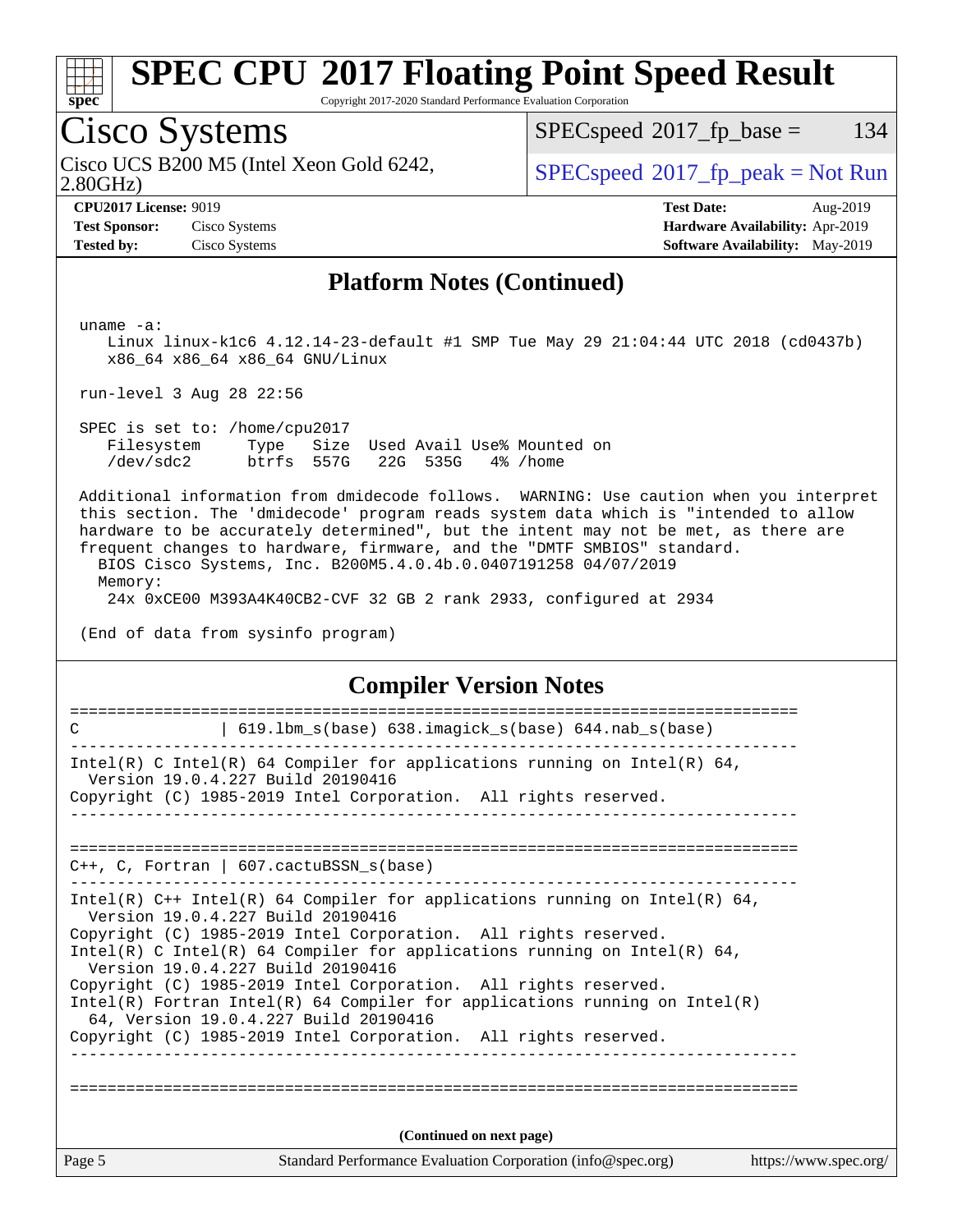

Copyright 2017-2020 Standard Performance Evaluation Corporation

## Cisco Systems

2.80GHz) Cisco UCS B200 M5 (Intel Xeon Gold 6242,  $\begin{array}{c|c}\n\text{SPEC speed} \text{?}2017\_fp\_peak = Not Run\n\end{array}$ 

 $SPECspeed^{\circledcirc}2017_fp\_base = 134$  $SPECspeed^{\circledcirc}2017_fp\_base = 134$ 

**[Test Sponsor:](http://www.spec.org/auto/cpu2017/Docs/result-fields.html#TestSponsor)** Cisco Systems **[Hardware Availability:](http://www.spec.org/auto/cpu2017/Docs/result-fields.html#HardwareAvailability)** Apr-2019 **[Tested by:](http://www.spec.org/auto/cpu2017/Docs/result-fields.html#Testedby)** Cisco Systems **[Software Availability:](http://www.spec.org/auto/cpu2017/Docs/result-fields.html#SoftwareAvailability)** May-2019

**[CPU2017 License:](http://www.spec.org/auto/cpu2017/Docs/result-fields.html#CPU2017License)** 9019 **[Test Date:](http://www.spec.org/auto/cpu2017/Docs/result-fields.html#TestDate)** Aug-2019

#### **[Compiler Version Notes \(Continued\)](http://www.spec.org/auto/cpu2017/Docs/result-fields.html#CompilerVersionNotes)**

| $603.bwaves_s(base) 649.fotonik3d_s(base) 654.roms_s(base)$<br>Fortran                                                                                                                                                                                                                                                                                                     |
|----------------------------------------------------------------------------------------------------------------------------------------------------------------------------------------------------------------------------------------------------------------------------------------------------------------------------------------------------------------------------|
| Intel(R) Fortran Intel(R) 64 Compiler for applications running on $Intel(R)$<br>64, Version 19.0.4.227 Build 20190416<br>Copyright (C) 1985-2019 Intel Corporation. All rights reserved.                                                                                                                                                                                   |
| 621.wrf $s(base)$ 627.cam4 $s(base)$ 628.pop2 $s(base)$<br>Fortran, C                                                                                                                                                                                                                                                                                                      |
| Intel(R) Fortran Intel(R) 64 Compiler for applications running on Intel(R)<br>64, Version 19.0.4.227 Build 20190416<br>Copyright (C) 1985-2019 Intel Corporation. All rights reserved.<br>Intel(R) C Intel(R) 64 Compiler for applications running on Intel(R) 64,<br>Version 19.0.4.227 Build 20190416<br>Copyright (C) 1985-2019 Intel Corporation. All rights reserved. |

### **[Base Compiler Invocation](http://www.spec.org/auto/cpu2017/Docs/result-fields.html#BaseCompilerInvocation)**

[C benchmarks](http://www.spec.org/auto/cpu2017/Docs/result-fields.html#Cbenchmarks): [icc -m64 -std=c11](http://www.spec.org/cpu2017/results/res2019q3/cpu2017-20190903-17724.flags.html#user_CCbase_intel_icc_64bit_c11_33ee0cdaae7deeeab2a9725423ba97205ce30f63b9926c2519791662299b76a0318f32ddfffdc46587804de3178b4f9328c46fa7c2b0cd779d7a61945c91cd35)

[Fortran benchmarks](http://www.spec.org/auto/cpu2017/Docs/result-fields.html#Fortranbenchmarks): [ifort -m64](http://www.spec.org/cpu2017/results/res2019q3/cpu2017-20190903-17724.flags.html#user_FCbase_intel_ifort_64bit_24f2bb282fbaeffd6157abe4f878425411749daecae9a33200eee2bee2fe76f3b89351d69a8130dd5949958ce389cf37ff59a95e7a40d588e8d3a57e0c3fd751)

[Benchmarks using both Fortran and C](http://www.spec.org/auto/cpu2017/Docs/result-fields.html#BenchmarksusingbothFortranandC): [ifort -m64](http://www.spec.org/cpu2017/results/res2019q3/cpu2017-20190903-17724.flags.html#user_CC_FCbase_intel_ifort_64bit_24f2bb282fbaeffd6157abe4f878425411749daecae9a33200eee2bee2fe76f3b89351d69a8130dd5949958ce389cf37ff59a95e7a40d588e8d3a57e0c3fd751) [icc -m64 -std=c11](http://www.spec.org/cpu2017/results/res2019q3/cpu2017-20190903-17724.flags.html#user_CC_FCbase_intel_icc_64bit_c11_33ee0cdaae7deeeab2a9725423ba97205ce30f63b9926c2519791662299b76a0318f32ddfffdc46587804de3178b4f9328c46fa7c2b0cd779d7a61945c91cd35)

[Benchmarks using Fortran, C, and C++:](http://www.spec.org/auto/cpu2017/Docs/result-fields.html#BenchmarksusingFortranCandCXX) [icpc -m64](http://www.spec.org/cpu2017/results/res2019q3/cpu2017-20190903-17724.flags.html#user_CC_CXX_FCbase_intel_icpc_64bit_4ecb2543ae3f1412ef961e0650ca070fec7b7afdcd6ed48761b84423119d1bf6bdf5cad15b44d48e7256388bc77273b966e5eb805aefd121eb22e9299b2ec9d9) [icc -m64 -std=c11](http://www.spec.org/cpu2017/results/res2019q3/cpu2017-20190903-17724.flags.html#user_CC_CXX_FCbase_intel_icc_64bit_c11_33ee0cdaae7deeeab2a9725423ba97205ce30f63b9926c2519791662299b76a0318f32ddfffdc46587804de3178b4f9328c46fa7c2b0cd779d7a61945c91cd35) [ifort -m64](http://www.spec.org/cpu2017/results/res2019q3/cpu2017-20190903-17724.flags.html#user_CC_CXX_FCbase_intel_ifort_64bit_24f2bb282fbaeffd6157abe4f878425411749daecae9a33200eee2bee2fe76f3b89351d69a8130dd5949958ce389cf37ff59a95e7a40d588e8d3a57e0c3fd751)

### **[Base Portability Flags](http://www.spec.org/auto/cpu2017/Docs/result-fields.html#BasePortabilityFlags)**

 603.bwaves\_s: [-DSPEC\\_LP64](http://www.spec.org/cpu2017/results/res2019q3/cpu2017-20190903-17724.flags.html#suite_basePORTABILITY603_bwaves_s_DSPEC_LP64) 607.cactuBSSN\_s: [-DSPEC\\_LP64](http://www.spec.org/cpu2017/results/res2019q3/cpu2017-20190903-17724.flags.html#suite_basePORTABILITY607_cactuBSSN_s_DSPEC_LP64) 619.lbm\_s: [-DSPEC\\_LP64](http://www.spec.org/cpu2017/results/res2019q3/cpu2017-20190903-17724.flags.html#suite_basePORTABILITY619_lbm_s_DSPEC_LP64) 621.wrf\_s: [-DSPEC\\_LP64](http://www.spec.org/cpu2017/results/res2019q3/cpu2017-20190903-17724.flags.html#suite_basePORTABILITY621_wrf_s_DSPEC_LP64) [-DSPEC\\_CASE\\_FLAG](http://www.spec.org/cpu2017/results/res2019q3/cpu2017-20190903-17724.flags.html#b621.wrf_s_baseCPORTABILITY_DSPEC_CASE_FLAG) [-convert big\\_endian](http://www.spec.org/cpu2017/results/res2019q3/cpu2017-20190903-17724.flags.html#user_baseFPORTABILITY621_wrf_s_convert_big_endian_c3194028bc08c63ac5d04de18c48ce6d347e4e562e8892b8bdbdc0214820426deb8554edfa529a3fb25a586e65a3d812c835984020483e7e73212c4d31a38223) 627.cam4\_s: [-DSPEC\\_LP64](http://www.spec.org/cpu2017/results/res2019q3/cpu2017-20190903-17724.flags.html#suite_basePORTABILITY627_cam4_s_DSPEC_LP64) [-DSPEC\\_CASE\\_FLAG](http://www.spec.org/cpu2017/results/res2019q3/cpu2017-20190903-17724.flags.html#b627.cam4_s_baseCPORTABILITY_DSPEC_CASE_FLAG) 628.pop2\_s: [-DSPEC\\_LP64](http://www.spec.org/cpu2017/results/res2019q3/cpu2017-20190903-17724.flags.html#suite_basePORTABILITY628_pop2_s_DSPEC_LP64) [-DSPEC\\_CASE\\_FLAG](http://www.spec.org/cpu2017/results/res2019q3/cpu2017-20190903-17724.flags.html#b628.pop2_s_baseCPORTABILITY_DSPEC_CASE_FLAG) [-convert big\\_endian](http://www.spec.org/cpu2017/results/res2019q3/cpu2017-20190903-17724.flags.html#user_baseFPORTABILITY628_pop2_s_convert_big_endian_c3194028bc08c63ac5d04de18c48ce6d347e4e562e8892b8bdbdc0214820426deb8554edfa529a3fb25a586e65a3d812c835984020483e7e73212c4d31a38223) [-assume byterecl](http://www.spec.org/cpu2017/results/res2019q3/cpu2017-20190903-17724.flags.html#user_baseFPORTABILITY628_pop2_s_assume_byterecl_7e47d18b9513cf18525430bbf0f2177aa9bf368bc7a059c09b2c06a34b53bd3447c950d3f8d6c70e3faf3a05c8557d66a5798b567902e8849adc142926523472) 638.imagick\_s: [-DSPEC\\_LP64](http://www.spec.org/cpu2017/results/res2019q3/cpu2017-20190903-17724.flags.html#suite_basePORTABILITY638_imagick_s_DSPEC_LP64) 644.nab\_s: [-DSPEC\\_LP64](http://www.spec.org/cpu2017/results/res2019q3/cpu2017-20190903-17724.flags.html#suite_basePORTABILITY644_nab_s_DSPEC_LP64)

**(Continued on next page)**

Page 6 Standard Performance Evaluation Corporation [\(info@spec.org\)](mailto:info@spec.org) <https://www.spec.org/>